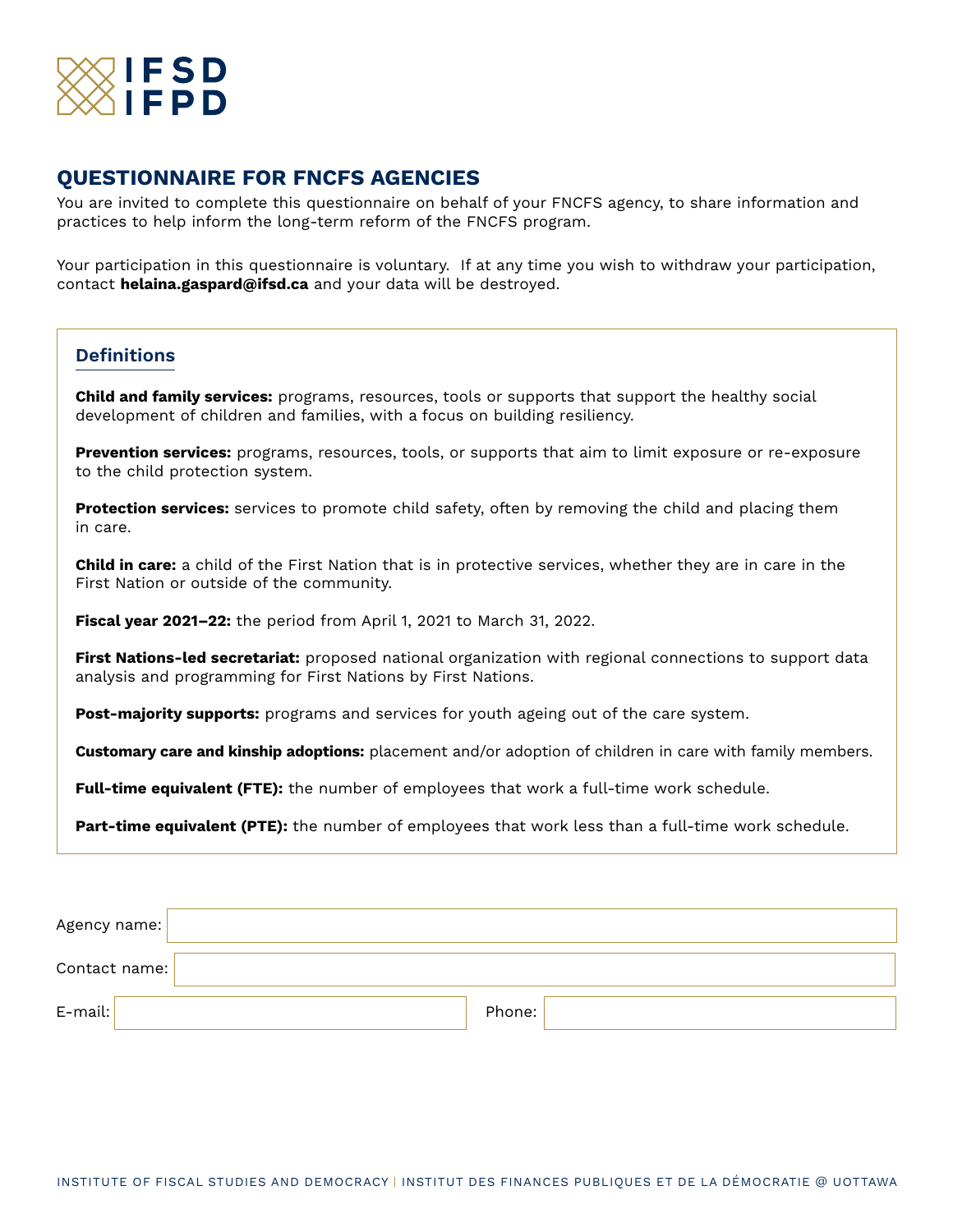#### **Communities served**

- 1. How many First Nations does your agency serve?
- 2. How many people does your agency serve?
- 3. Approximately what percentage of the people served are:
	- a. In community (on-reserve)



- **Programs and services**
- 4. What services does your agency provide? Select all that apply.
	- **Protection services**
	- Post-majority care services
	- **Prevention services** 
		- Family violence prevention
		- **Healthy child development**
		- Maternal-child health and development
		- After school programming and supports
		- **Poverty alleviation**
		- **Family preservation**
		- Parenting supports and resources
		- Healthy eating
		- **Healthy active lifestyle**
		- Land-based programming for children, youth, and families
		- Safe homes for transition and/or respite
		- Group homes for youth
		- Community housing or transition housing
		- Respite services
		- **Mental health services**
		- Early learning and childhood development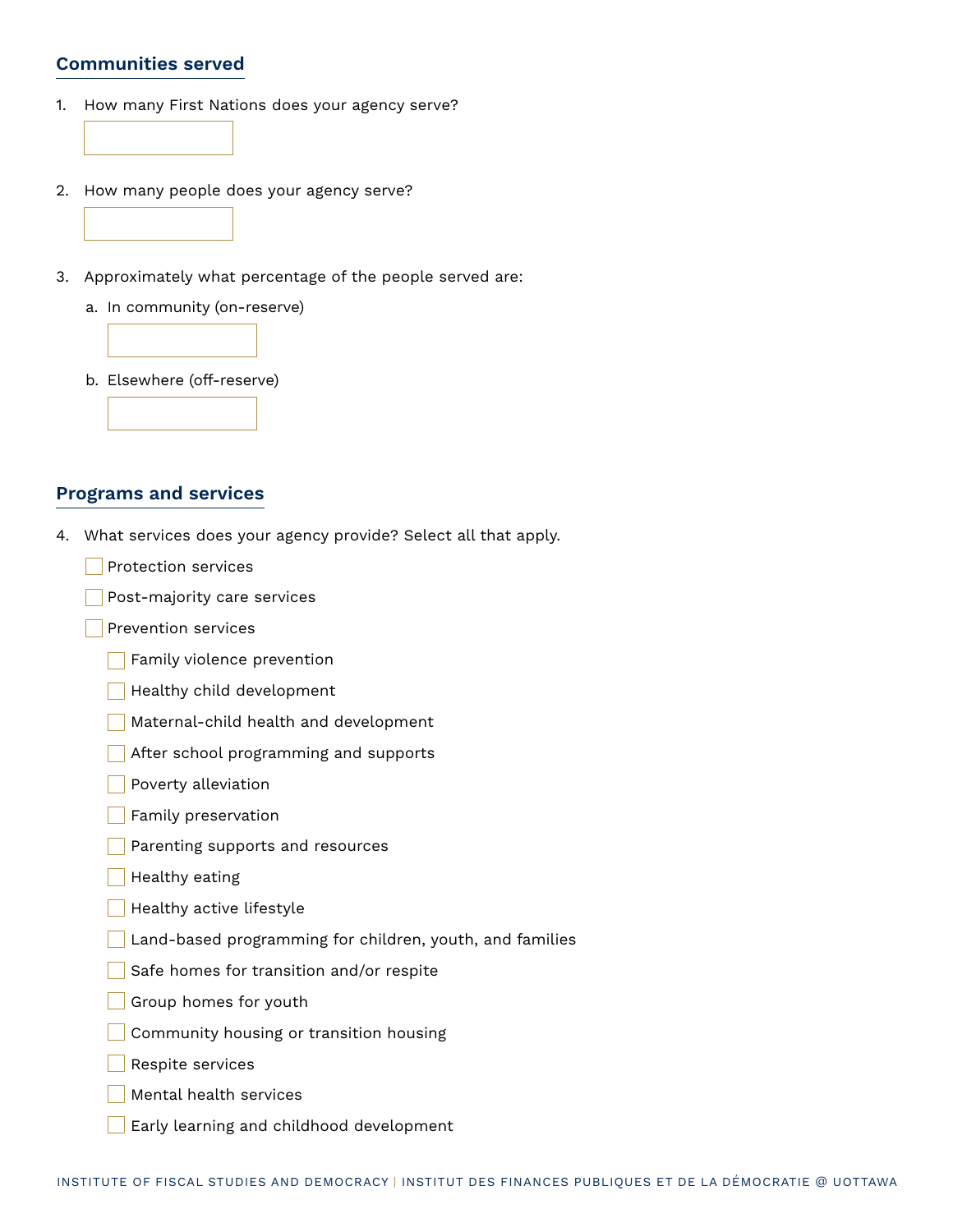|    | Special needs services                                                                 |
|----|----------------------------------------------------------------------------------------|
|    | Other (please specify):                                                                |
|    |                                                                                        |
|    |                                                                                        |
|    | 5. Do you offer post-majority care services?                                           |
|    | No<br>Yes                                                                              |
|    | a. If yes, describe your programs and services.                                        |
|    |                                                                                        |
|    |                                                                                        |
|    | b. Are there any changes you would like to make? Please specify.                       |
|    |                                                                                        |
|    |                                                                                        |
|    | 6. Do you have policies or practices in place for customary adoption and kinship care? |
|    | No<br>Yes                                                                              |
|    | a. If yes, describe your policies and practices.                                       |
|    |                                                                                        |
|    |                                                                                        |
|    | b. Are there any changes you would like to make? Please specify.                       |
|    |                                                                                        |
|    |                                                                                        |
| 7. | Does your agency provide legal services for parents and families?                      |
|    | Yes<br>No                                                                              |
|    | a. If yes, describe services.                                                          |
|    |                                                                                        |
|    |                                                                                        |

b. Are there any changes you would like to make? Please specify.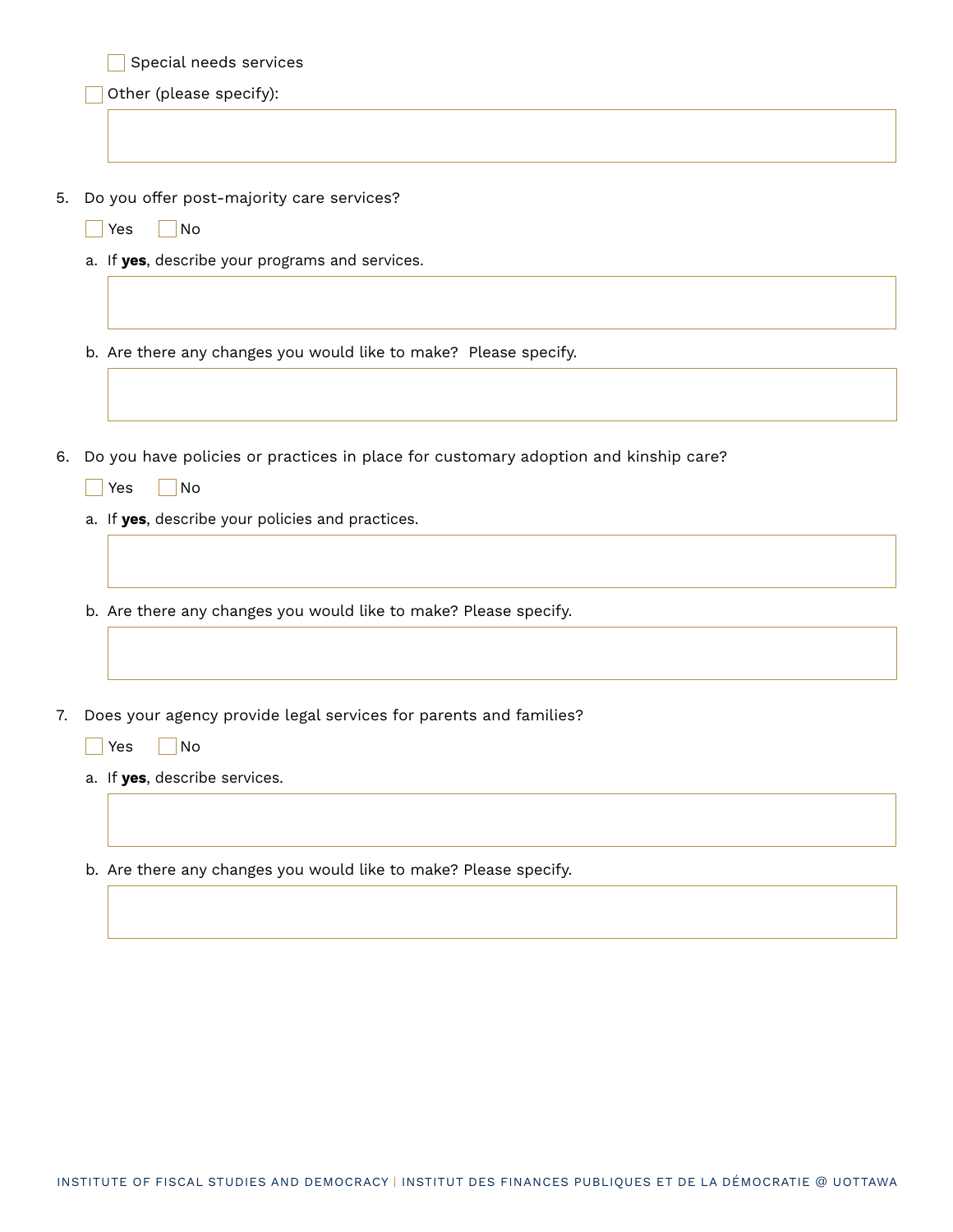- 8. Does your agency provide mediation services for parents and families?
	- $\Box$  Yes  $\Box$  No
	- a. If **yes**, describe services.
	- b. Are there any changes you would like to make? Please specify.
- 9. Where does your agency provide most of their services:
	- In community (on-reserve)
		- Elsewhere (off-reserve)
		- Other (please specify):
- 10. If your agency provides protection services, how many children are in-care?
	- a. Please specify how many of the children in care are:

First Nations (on-reserve)

First Nations (off-reserve)

Indigenous (on-reserve)

Indigenous (off-reserve)

#### **Programming considerations**

- 11. How many full-time equivalent staff do you have to deliver services?
	- a. What are their titles?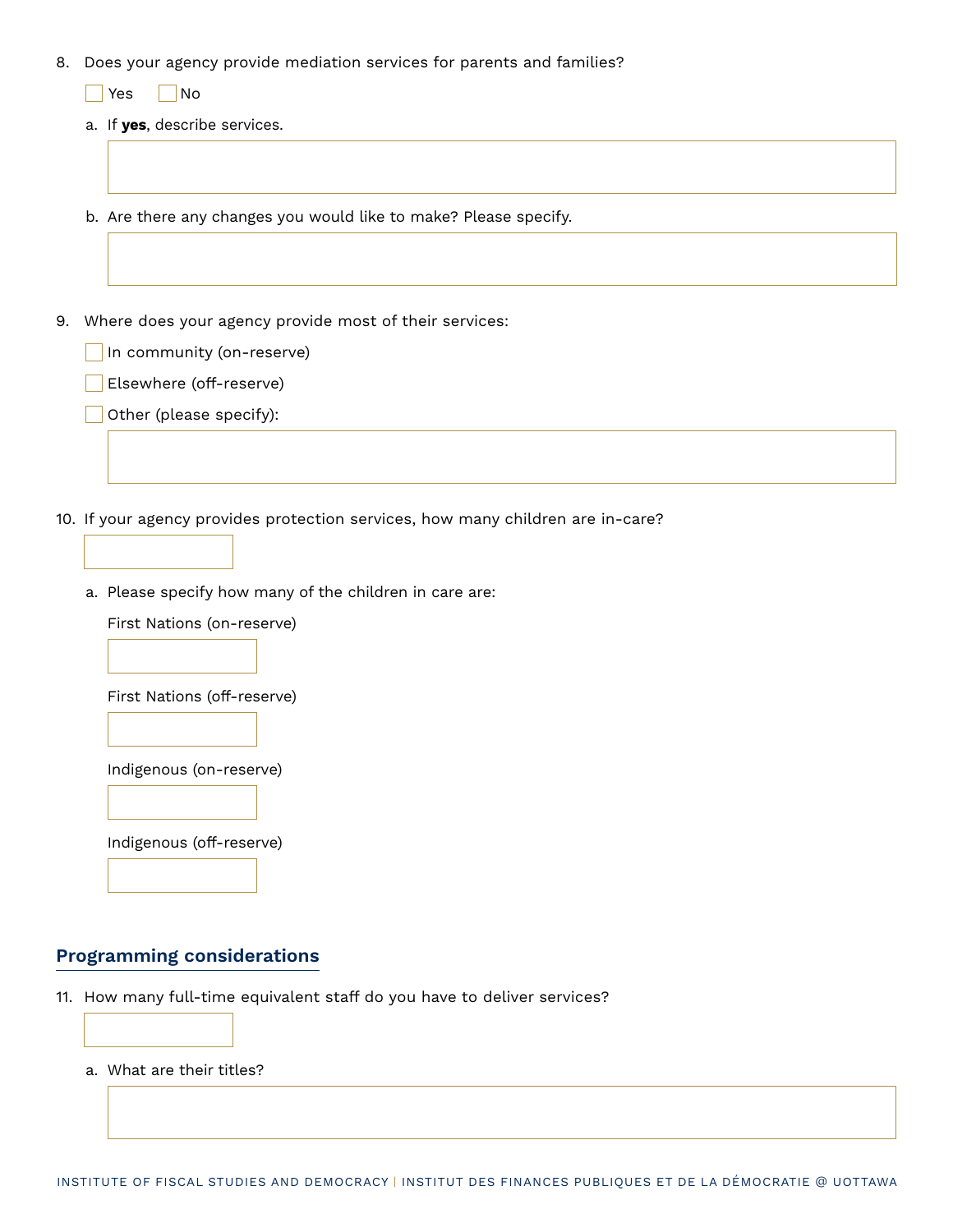12. How many part-time equivalent staff do you have to deliver services?

| a. What are their titles?                                                                                                                    |
|----------------------------------------------------------------------------------------------------------------------------------------------|
|                                                                                                                                              |
|                                                                                                                                              |
| 13. Do you have any difficulty attracting qualified staff?                                                                                   |
| No<br>Yes                                                                                                                                    |
| a. If yes, what are some reasons why?                                                                                                        |
|                                                                                                                                              |
| 14. Do you have any difficulty retaining qualified staff?                                                                                    |
| No<br>Yes                                                                                                                                    |
| a. If yes, what are some reasons why?                                                                                                        |
|                                                                                                                                              |
|                                                                                                                                              |
|                                                                                                                                              |
|                                                                                                                                              |
| 15. Are there programs or services you would like to offer but cannot?<br>No<br>Yes                                                          |
|                                                                                                                                              |
| a. If yes, what are the limitations? Select all that apply.<br>Funding                                                                       |
| Staff                                                                                                                                        |
| Programming space or tools                                                                                                                   |
| Limited time for planning                                                                                                                    |
|                                                                                                                                              |
| Program design                                                                                                                               |
| Funding or authority rests with another department or entity in the First Nation, e.g., education, health<br>Program implementation/delivery |
| Program evaluation                                                                                                                           |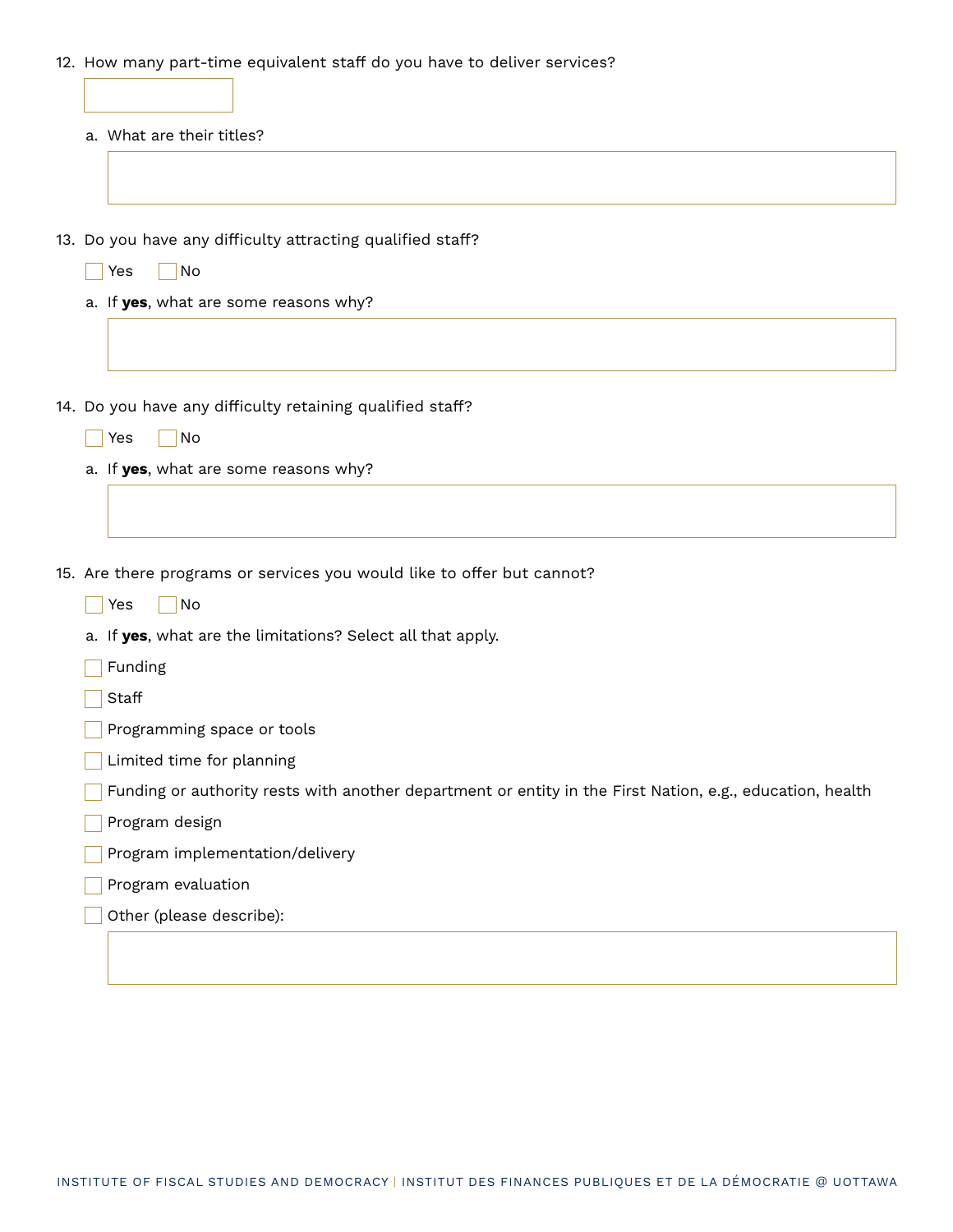|  | 16. What programs and services would you like to offer? |  |  |  |  |  |  |
|--|---------------------------------------------------------|--|--|--|--|--|--|
|--|---------------------------------------------------------|--|--|--|--|--|--|

| Family violence prevention |  |
|----------------------------|--|
|                            |  |

- **Healthy child development**
- Maternal-child health and development
- After school programming and supports
- Poverty alleviation
- Family preservation
- Parenting supports and resources
- Healthy eating
- **Healthy active lifestyle**
- Land-based programming for children, youth, and families
- Safe homes for transition and/or respite
- Group homes for youth
- Community housing or transition housing
- Respite services
- Mental health services
- Early learning and childhood development
- Special needs services
- Other (please specify):

17. Do you have existing sources of support for programming design and delivery, data analysis, operations, etc.?

 $Yes \tN$ o

a. If **yes**, please specify the sources of support, e.g., regional organization, community of practice, etc.

18. How could a national First Nations-led secretariat for FNCFS support your agency's mandate? Select all that apply.

Program design and delivery

Data collection

Data analysis

Operational supports

Other (please specify):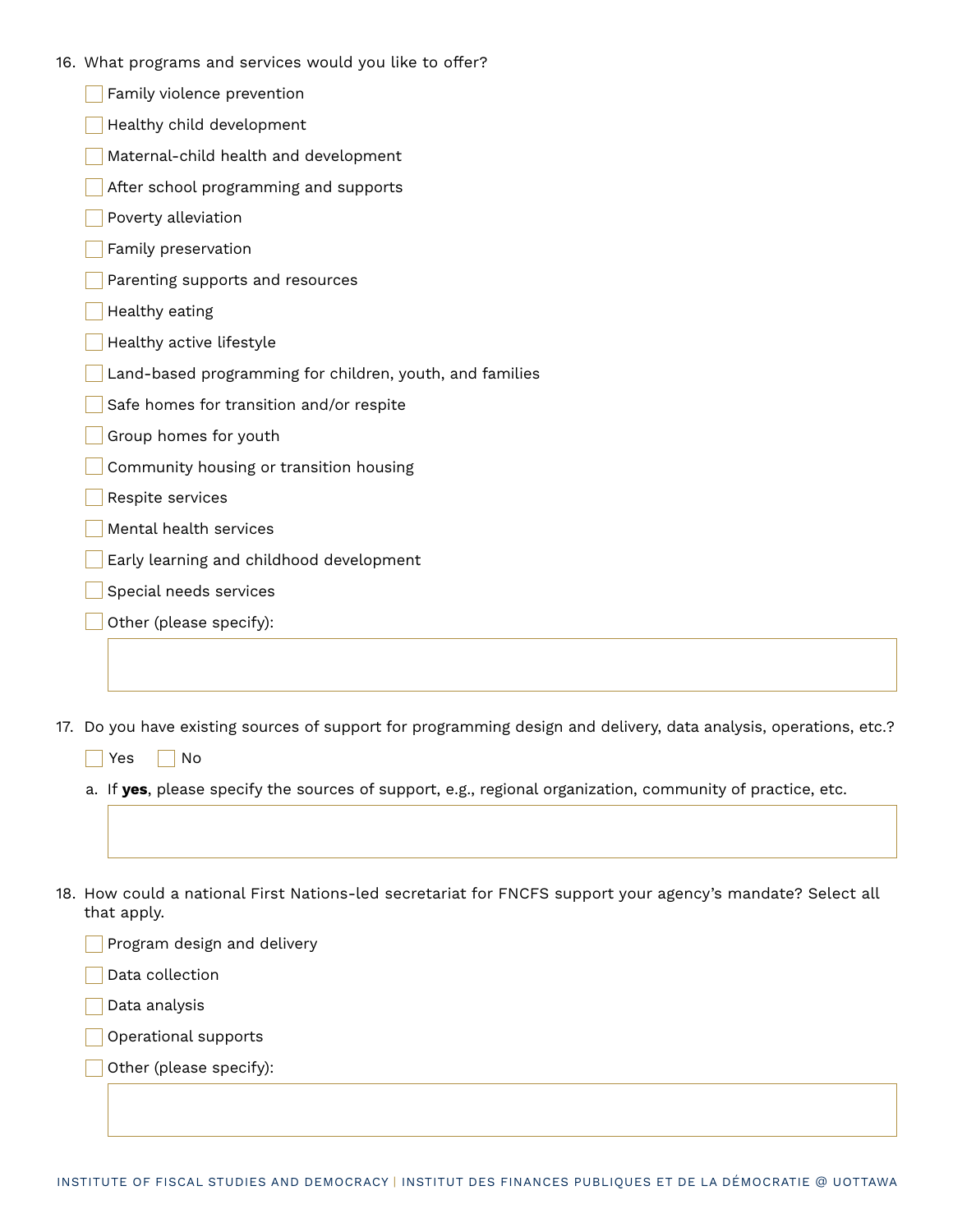## **Financial information**

- 19. What were your FNCFS agency's total expenditures for fiscal year 2021–22?
	- \$
- 20. What were your FNCFS agency's total revenues for fiscal year 2021–22?

- 21. What were your FNCFS agency's sources of funds for fiscal year 2021–22? Select all that apply.
	- **Federal**—ISC
	- Federal-Other
	- Provincial–Social services/children
	- Provincial-Other
	- Other (please describe):
- 22. What is the source of most of your funding? Select one.
	- **Federal**—ISC
	- Federal-Other
	- Provincial-Social services/children
	- Provincial—Other
	- Other (please specify):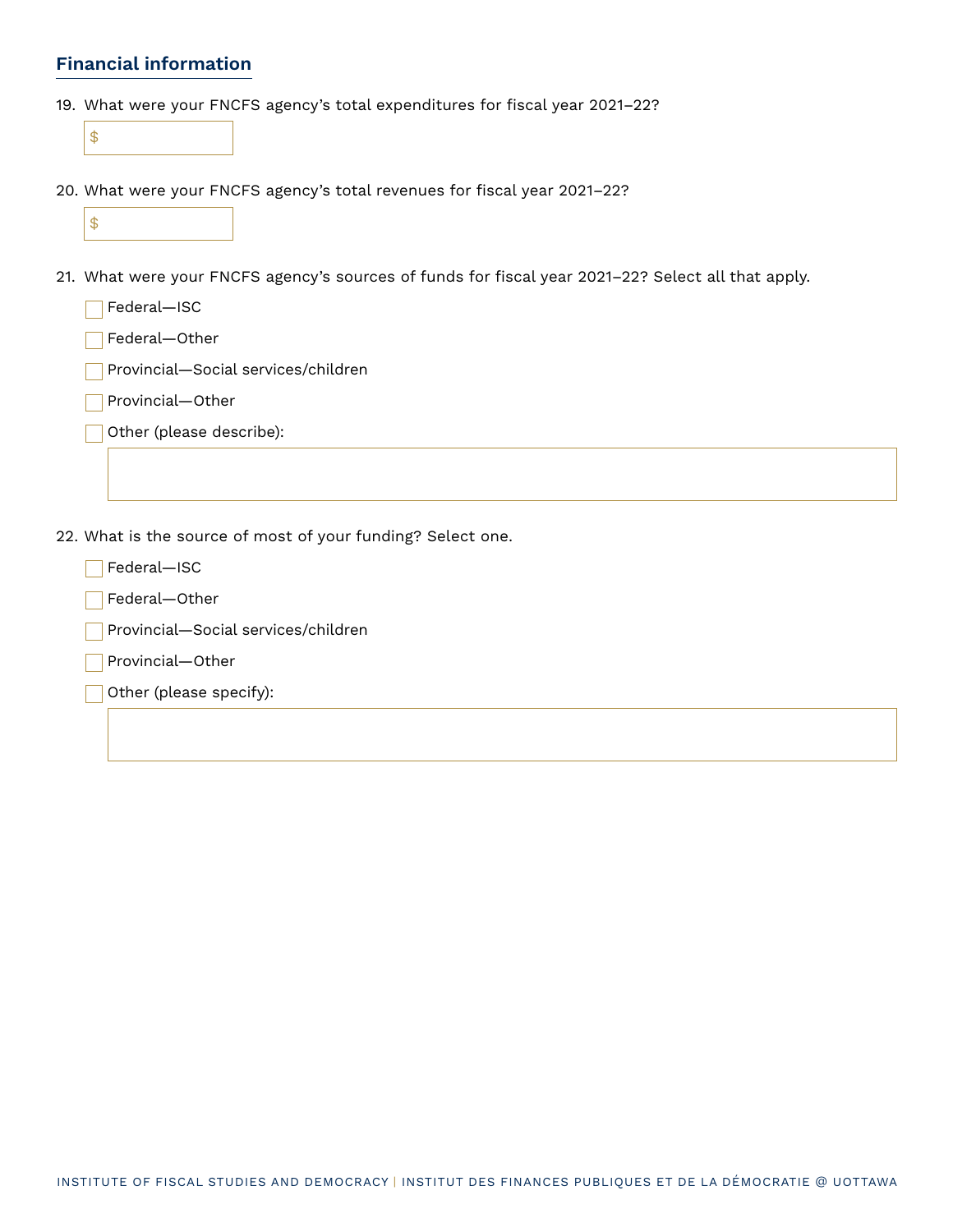23. Approximately what percentage of your funding comes from each source selected in question #19?

| Federal-ISC                         |
|-------------------------------------|
|                                     |
| Federal-Other                       |
|                                     |
| Provincial-Social services/children |
|                                     |
| Provincial-Other                    |
|                                     |
| Other (please describe):            |

- 24. Did your agency request CHRT funding (i.e., prevention, actuals) in fiscal year 2021-22? (If no, proceed to question #27).
	- $\sqrt{}$  Yes  $\sqrt{}$  No
- 25. Why did you request the funding?
	- Capital
	- Prevention services and/or programming
	- Information technology (IT)
	- **Cultural programming**
	- Salaries and benefits
	- Other (please describe):

26. Were the requested funds received?

- Yes, all requested funds were received
- Yes, some requested funds were received
- No

Other (please describe):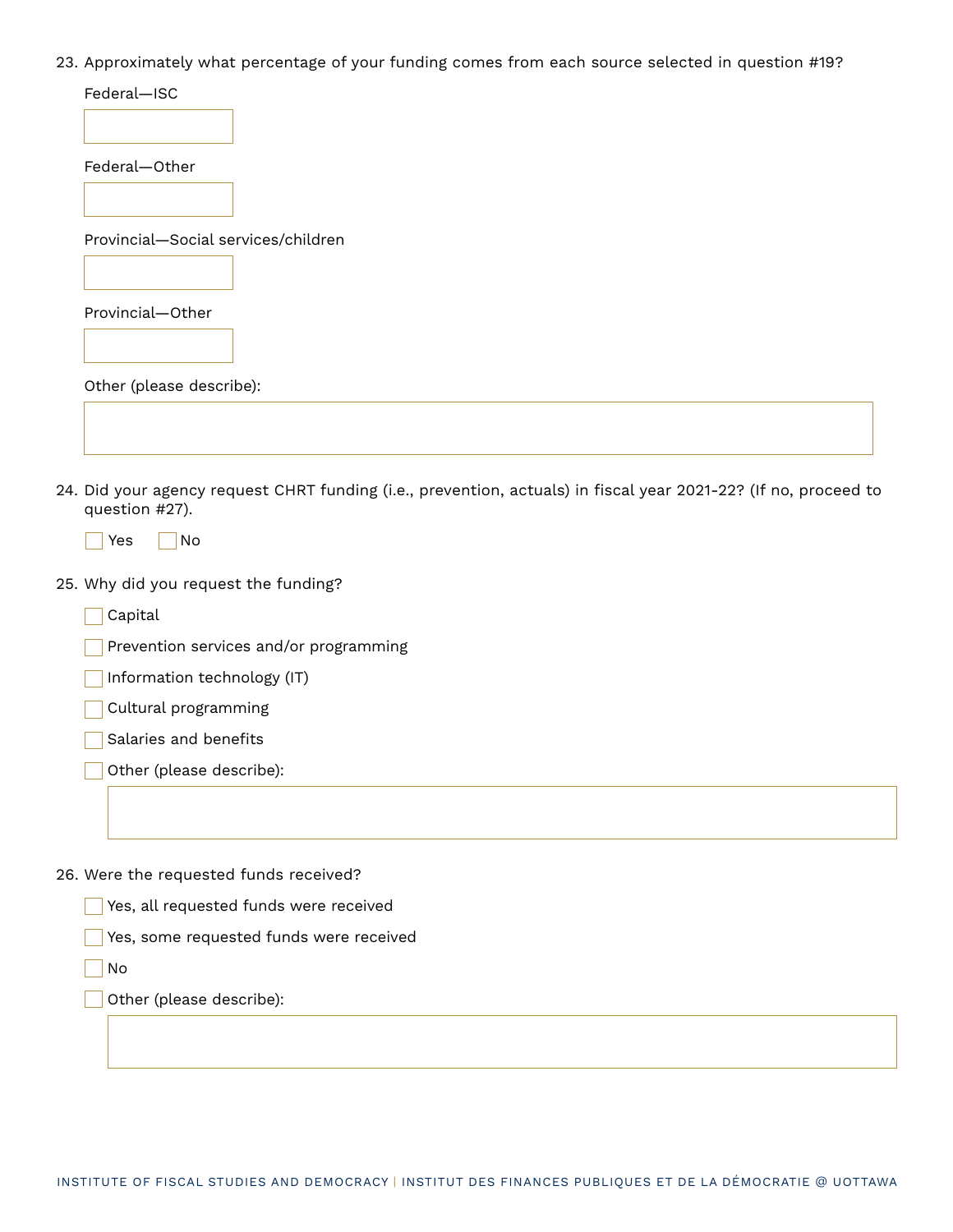27. Did your agency request funding through Jordan's Principle?

| l Yes<br>I No                                                       |
|---------------------------------------------------------------------|
| <b>No</b>                                                           |
| Individual   Group<br>b. Were the funds requested for a:            |
| c. Were the funds requested for a child in care?   Yes<br><b>No</b> |

28. If you were to deliver your desired set of services for your First Nation, what would you estimate it would cost for one year? Consider for instance, the costs of personnel (salaries and benefits), program development, capital expenditures, etc. You can think of this as an estimated total budget for one fiscal year.

|--|--|--|--|

### **Capital needs**

29. Where do you host your programming? Select all that apply.

| Agency's space (owned) |
|------------------------|
|------------------------|

- Agency's space (leased)
- First Nation's community centre
- First Nation's gymnasium
- First Nation's school
- First Nation's health centre
- First Nation's social services centre
- Other (please describe):

30. Do you have the space you need to deliver your programming?

| Yes. | No |
|------|----|
|------|----|

a. If **no**, what programming space is needed?

31. Do your programming spaces meet applicable building codes (e.g., technical specifications or regulations that help to ensure building safety and accessibility)?

Yes No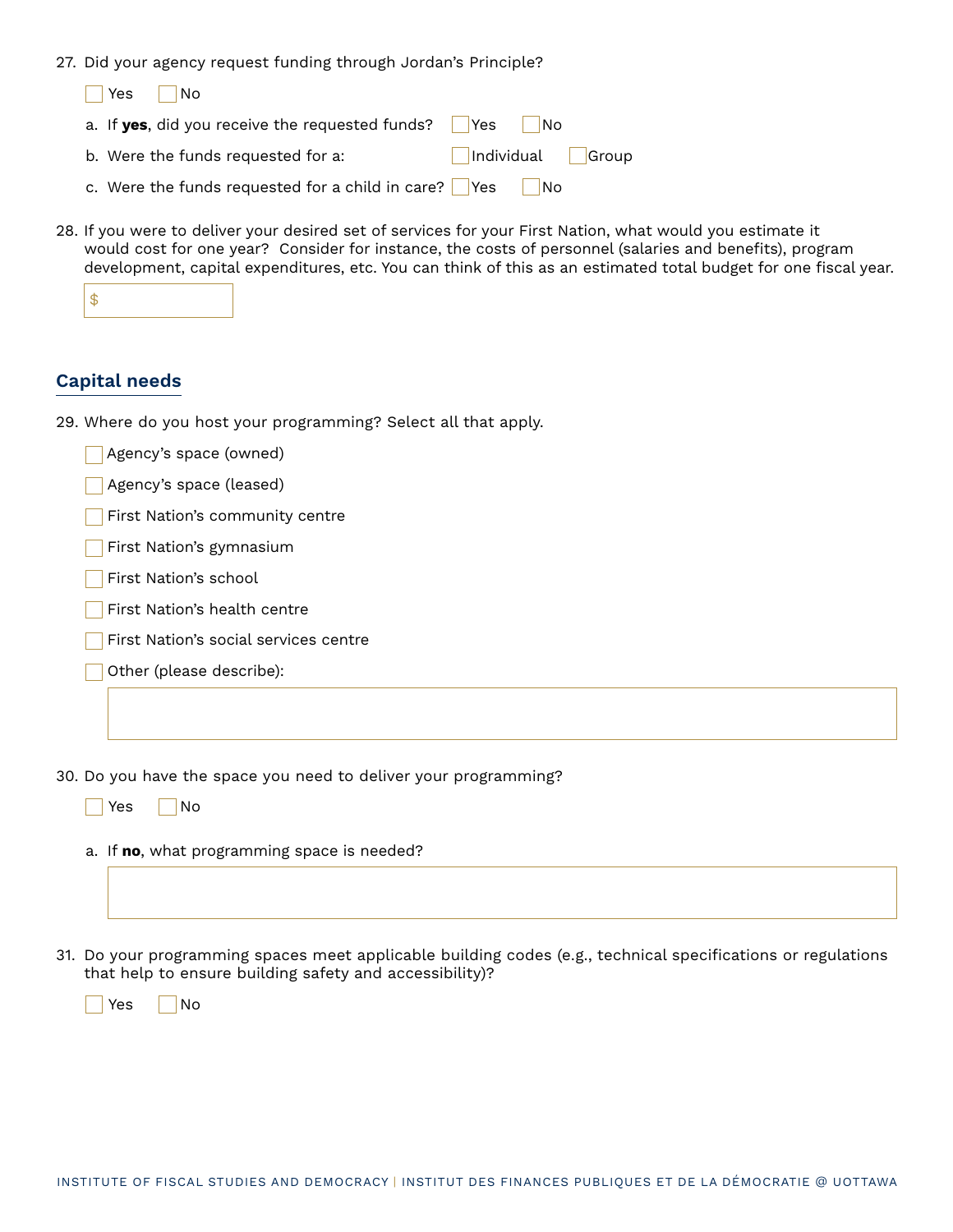32. Could your programming space be improved?

| No<br>Yes                                                                                                                                                           |
|---------------------------------------------------------------------------------------------------------------------------------------------------------------------|
| a. If yes, how could the programming space be improved?                                                                                                             |
|                                                                                                                                                                     |
|                                                                                                                                                                     |
| 33. Do you have the office space you need for your staff?                                                                                                           |
| Yes<br>No                                                                                                                                                           |
| a. If no, what office space is needed?                                                                                                                              |
|                                                                                                                                                                     |
|                                                                                                                                                                     |
| 34. Does your office space meet applicable building codes (e.g., technical specifications or regulations that<br>help to ensure building safety and accessibility)? |
| No<br>Yes                                                                                                                                                           |
| 35. Could your office space be improved?                                                                                                                            |
| No<br>Yes                                                                                                                                                           |
| a. If yes, how could your office space be improved?                                                                                                                 |
|                                                                                                                                                                     |
|                                                                                                                                                                     |
| 36. Do you have the necessary technology to do your work?                                                                                                           |
| No<br>Yes                                                                                                                                                           |
| a. If no, what technologies do you require?                                                                                                                         |
| Faster internet connection                                                                                                                                          |
| Updated computer                                                                                                                                                    |
| Additional software                                                                                                                                                 |
| Tablet                                                                                                                                                              |
| Mobile phone                                                                                                                                                        |
| Data collection tools                                                                                                                                               |
| Data analysis tools                                                                                                                                                 |
| Other (please specify):                                                                                                                                             |
|                                                                                                                                                                     |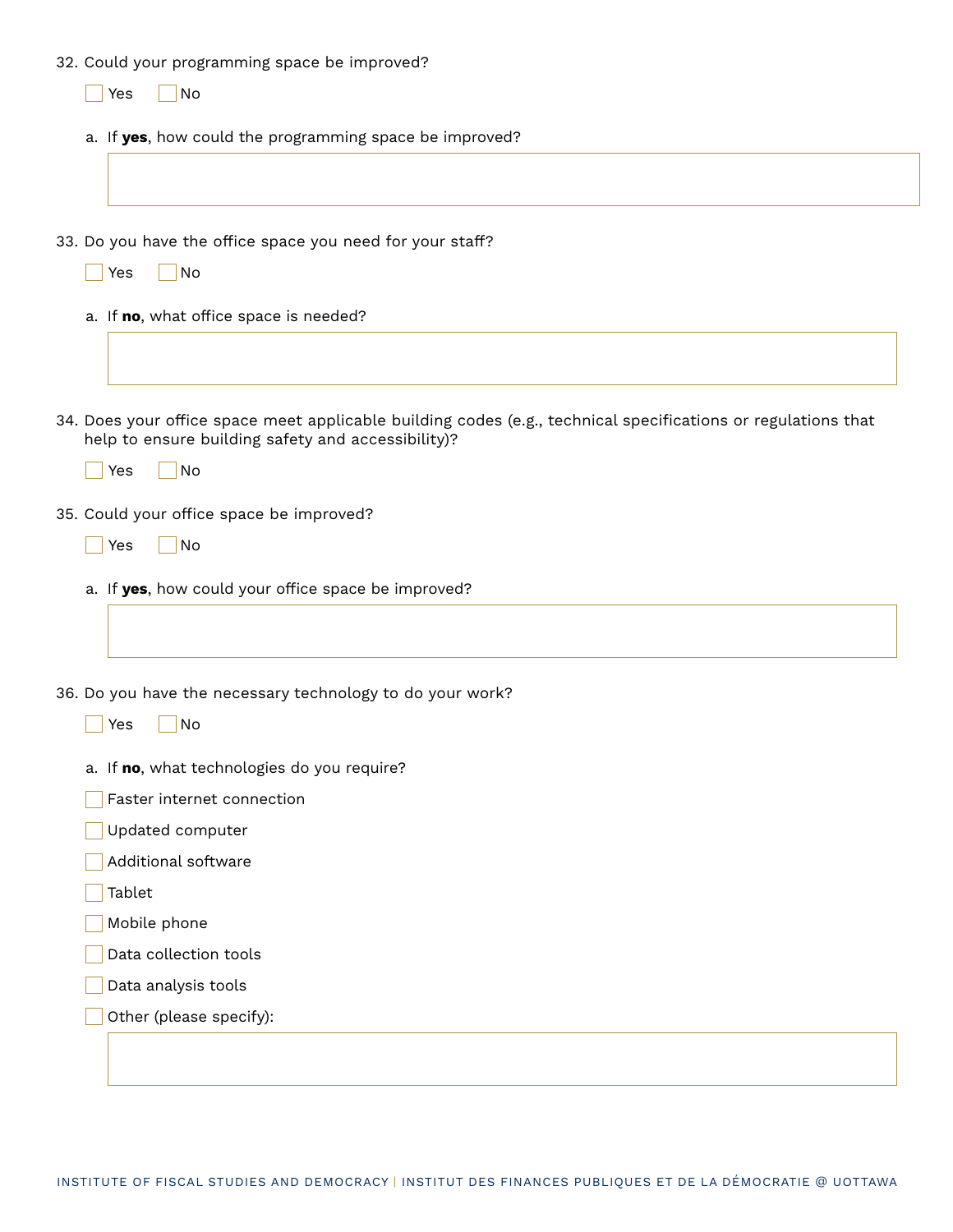37. Do you have assets (other than technology)? (An item is considered an asset when it is intended for use on a continued basis and is typically repaired, not replaced when damaged, and typically, has a useful life of more than one year).

|  |  | -<br>- 2 |  | N۱n |  |
|--|--|----------|--|-----|--|
|--|--|----------|--|-----|--|

- a. What assets do you need? Select all that apply.
- **Vehicles**
- Cultural and language programming tools
- Canoes, kayaks, paddle boards
- Other (please specify):

## **Community well-being**

38. How would you express your agency's vision of holistic well-being?

39. Does your agency capture its own information on the well-being of children and families in community?

- a. If **yes**, what information is captured?
- Number of children in care
- Rates of family reunification
- Number of children accessing services
- Number of families accessing services
- Outcomes for children in care
- Outcomes for children accessing services
- Outcomes for families accessing services
- Community health outcomes
- Family violence incidents
- Languages spoken in First Nations served
- Community engagement in agency activities
- Community participation in cultural activities
- Other (please specify):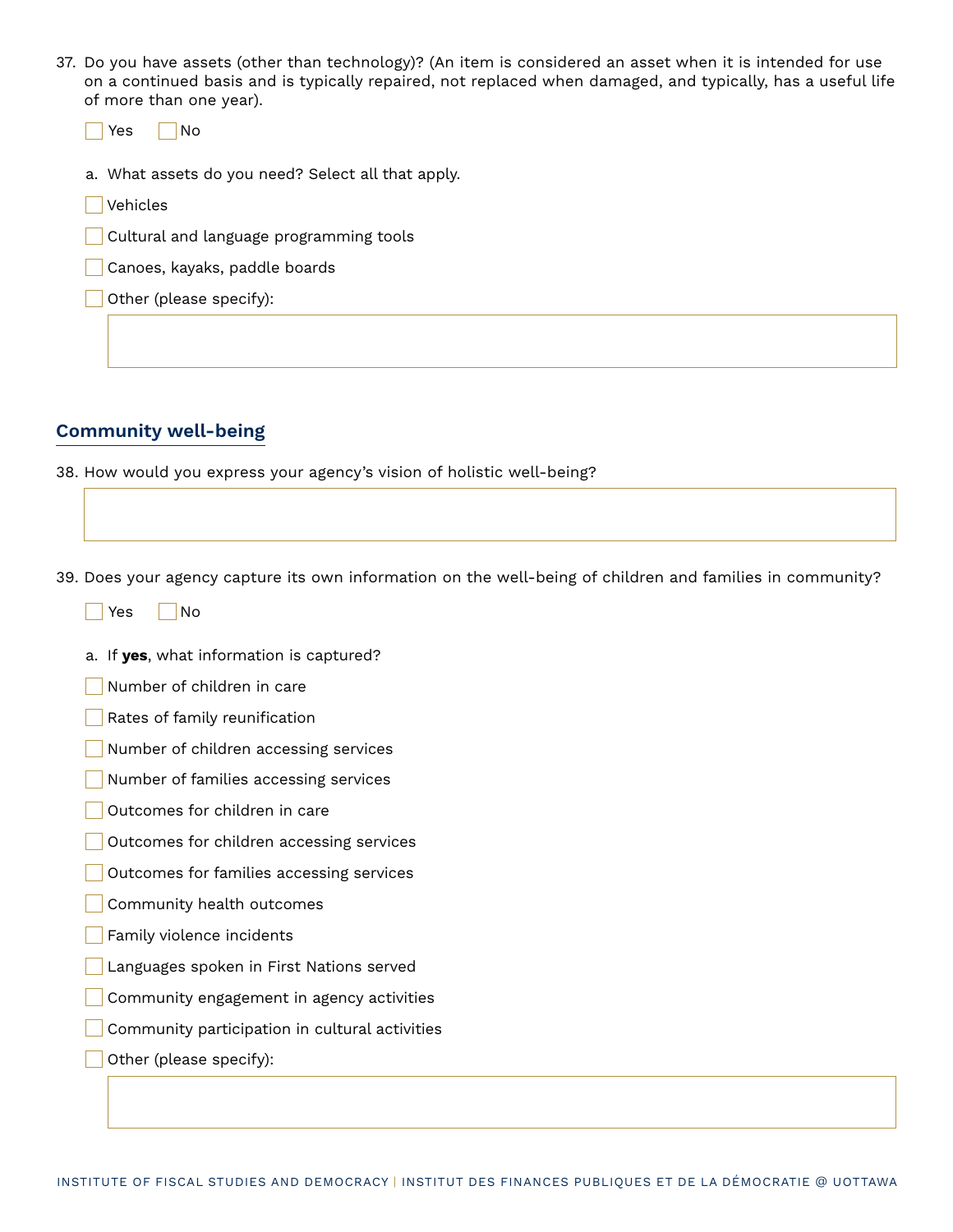- 40. What data would be required to help advance your mandate?
	- Number of children in care
	- Rates of family reunification
	- Number of children accessing services
	- Number of families accessing services
	- Outcomes for children in care
	- Outcomes for children accessing services
	- Outcomes for families accessing services
	- Community health outcomes
	- Family violence incidents
	- Languages spoken in First Nations served
	- **Community engagement in agency activities**
	- Community participation in cultural activities
	- Other (please specify):

41. Do you have the capacity to collect data necessary for:

| <b>Yes</b><br>Program design:                                                 | No |  |  |  |
|-------------------------------------------------------------------------------|----|--|--|--|
| Budgeting:<br>Yes                                                             | No |  |  |  |
| Assessing well-being:   Yes                                                   | No |  |  |  |
| Long-term planning: $ $ Yes                                                   | No |  |  |  |
| a. If you answered no, what are your capacity challenges or needs?<br>Funding |    |  |  |  |
| Technical expertise to analyze data                                           |    |  |  |  |
| Data governance policy                                                        |    |  |  |  |
|                                                                               |    |  |  |  |

- OCAP policies
- Other (please specify):

42. Would you like to share examples of initiatives, programs, or tools developed or used in your agency to support First Nations children and families?